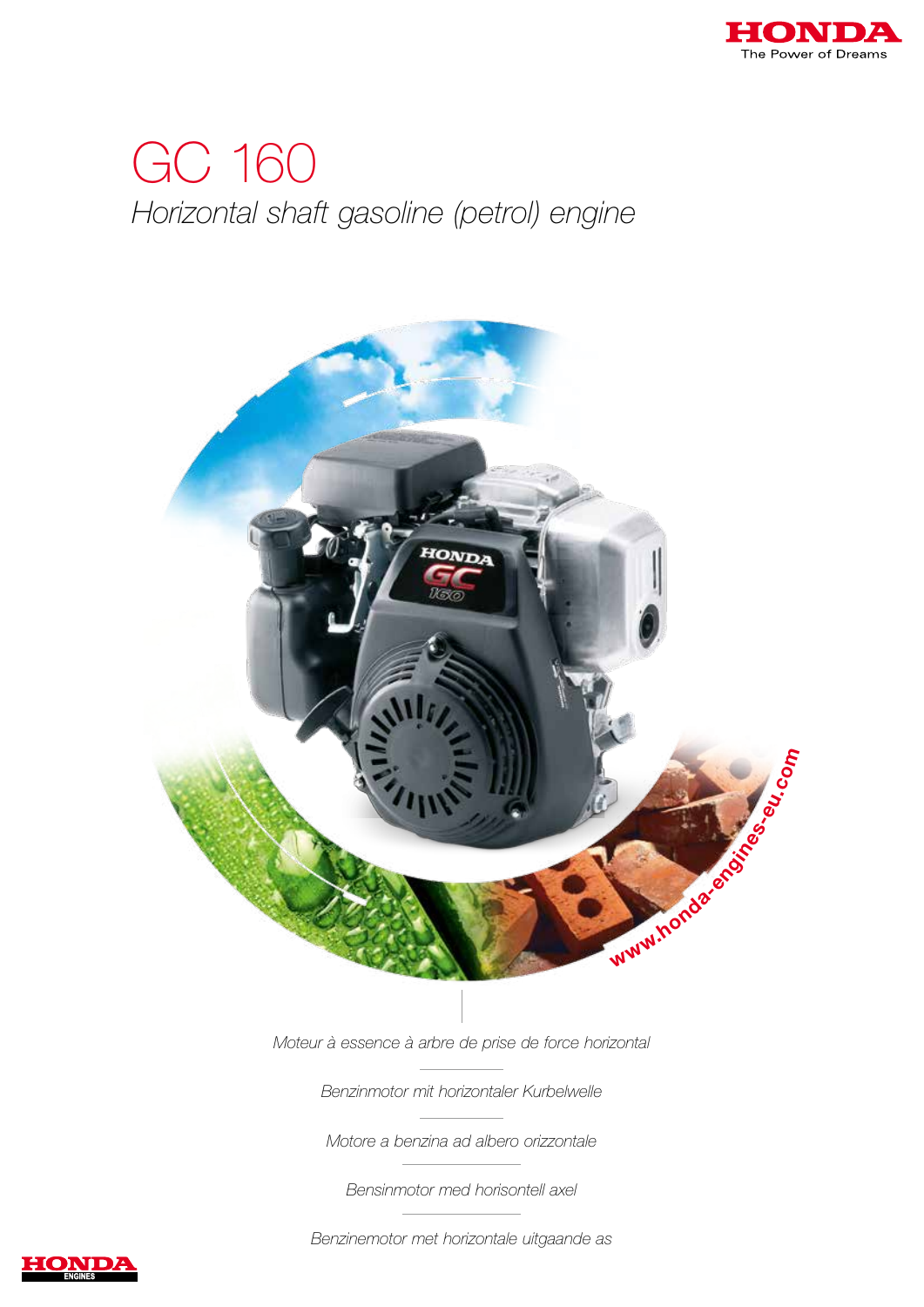# GC 160











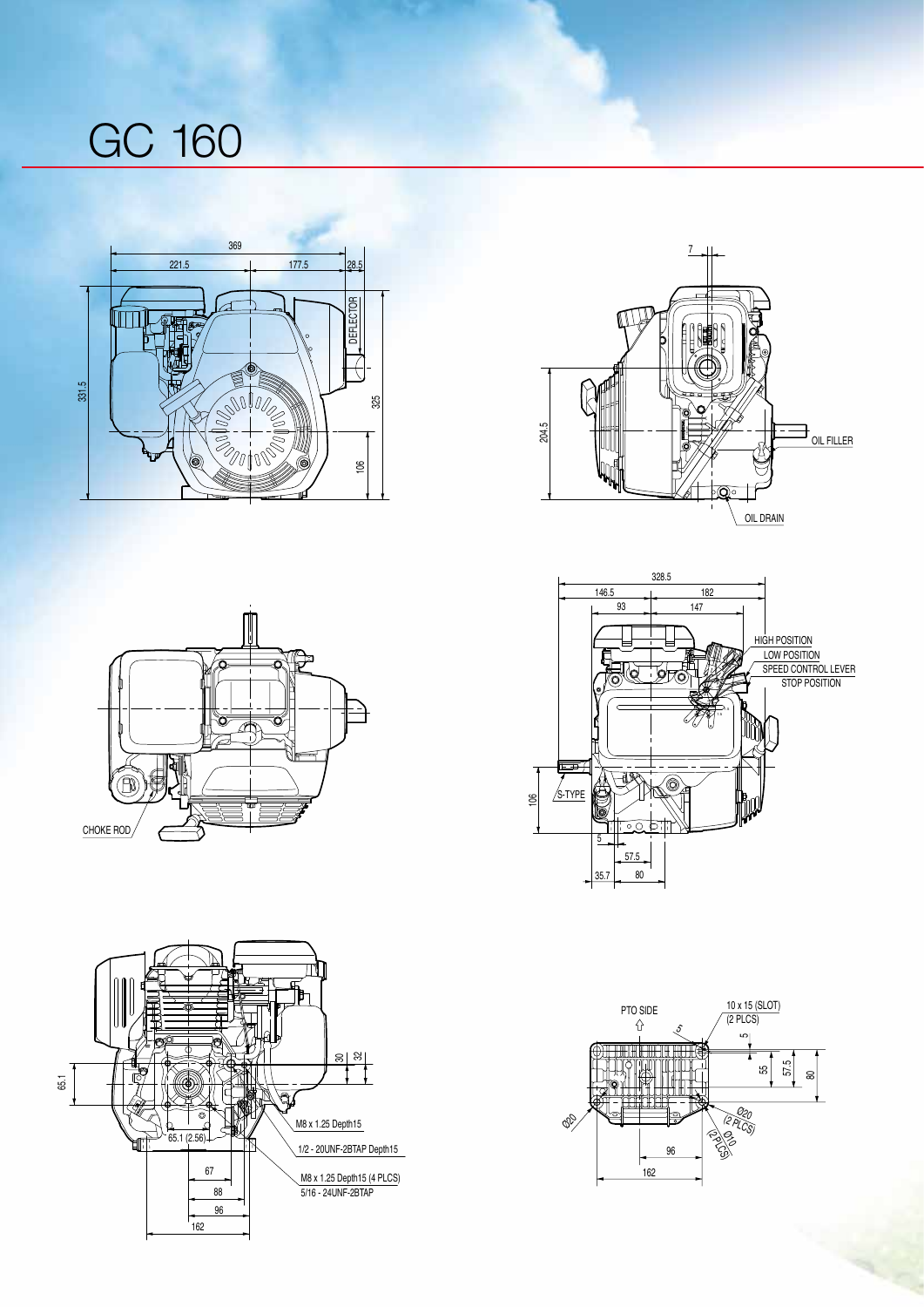

Dimensions Unit: mm (in.)

## STANDARD TYPE

### Ø19.05 0- 0.025  $4.763^{+0.030}_{-0.030}$ 16.36 0 - 0.1 Ø10 Ø8.5 5/16 - 24UNF-2B 44.5 17 23  $\frac{5}{5}$   $\frac{1}{5}$   $\frac{1}{2}$   $\frac{1}{2}$   $\frac{1}{2}$   $\frac{1}{2}$   $\frac{1}{2}$   $\frac{1}{2}$   $\frac{1}{2}$   $\frac{1}{2}$   $\frac{1}{2}$   $\frac{1}{2}$   $\frac{1}{2}$   $\frac{1}{2}$   $\frac{1}{2}$   $\frac{1}{2}$   $\frac{1}{2}$   $\frac{1}{2}$   $\frac{1}{2}$   $\frac{1}{2}$   $\frac{1}{2}$   $\frac{1}{2}$  MTG SURFACE **ORIGINA** ج<u>-</u> 58.5 62 155.2  $\mathscr{E}_{\mathcal{S}}$ C) 60° Ø15.8 Ø25.4 CENTER HC MTG SURFACE M18 x 1.5 Ø20 - 0.007 - 0.028 79 75  $\frac{15.9}{20}$   $\left| \frac{1}{2}\right\rangle$ C0.5 Ç, Q-type S-type W-type 146.7 Ø20 - 0.020 - 0.045  $5 + 0.030$  $\overline{\phantom{0}}$ 17  $\circ$ <u>ج</u> Ø10 Ø8.5 M8 x 1.25 35 <u>23</u> 30  $\frac{5}{2}$   $\frac{9}{2}$   $\frac{1}{2}$   $\frac{3}{2}$ MTG SURFACE مچ 50 53.5  $\phi_{\widetilde{\varphi}}$ C) 60

## PTO SHAFT DIMENSIONS



The power rating of the engine indicated in this document is the net power tested on a production engine for the engine model and measured in accordance with SAE J1349 at a specified rpm. Mass production engines may vary from this value. Actual power output for the engine installed in the final machine will vary depending on numerous factors, including the operating speed of the engine in application, environmental conditions, of the origins in approacher, one

172.2

La puissance du moteur indiquée dans ce document est une puissance nette obtenue par l'essai d'un moteur<br>de série selon la norme SAE J 1349 à une vitesse de<br>rotation donnée. La puissance d'un autre moteur<br>de production peut être différente de cette valeur indiquée. La puissance réelle d'un moteur installé sur une machine dépendra de différents facteurs comme la vitesse de rotation , les conditions de température, d' humidité, de pression atmosphérique, de maintenance et autres.

Die Leistungsangabe der in diesem Dokument auf-<br>geführten Motoren ist die Netto-Leistung gemäß SAE<br>J1349, getestet bei einer definierten Drehzahl an einem<br>Produktionsmotor. Bei Motoren aus Serienproduktion<br>kann der Wert ab Faktoren, wie Motordrehzahl in der Applikation, Umwelteinflüsse, Grad der Instandhaltung und andere Einflüsse ab.

La potenza indicata in questo documento, è la potenza netta rilevata su questo modello di motore in fase di<br>produzione, ed è stata misurata secondo la procedura<br>SAE J1349 ad un numero di giri specifico. Nella<br>produzione di massa si possono riscontrare variazioni rispetto a questi valori. La potenza del motore installato<br>nella macchina può dipendere da numerosi fattori,<br>incluso il numero di giri al quale il motore è impiegato,<br>le condizioni ambientali, dal livello di manutenzione e altre variabili.

De bepaling van het vermogen van de motor, vermeld in dit document, is het netto vermogen getest op een productiemotor en gemeten in overeenstemming met<br>SAE J1349 aan een specifieke t/min. Motoren van<br>massaproductie kunnen van deze waarde variëren.<br>Het werkelijke vermogen van de geïnstalleerde motor<br>in het eindproduct kan af in een applicatie, omgevingsfactoren, onderhoud en andere variabelen.

Den i detta dokument nämnda motors effekt, är uppmätt<br>1 netto effekt. I enlighet med mätmetoden SAE J1349.<br>Massproducerade motorer kan avvika från nämnda<br>värde. Den faktiska effekten för varje motor kan variera<br>beroende på typ av applikation, mm.